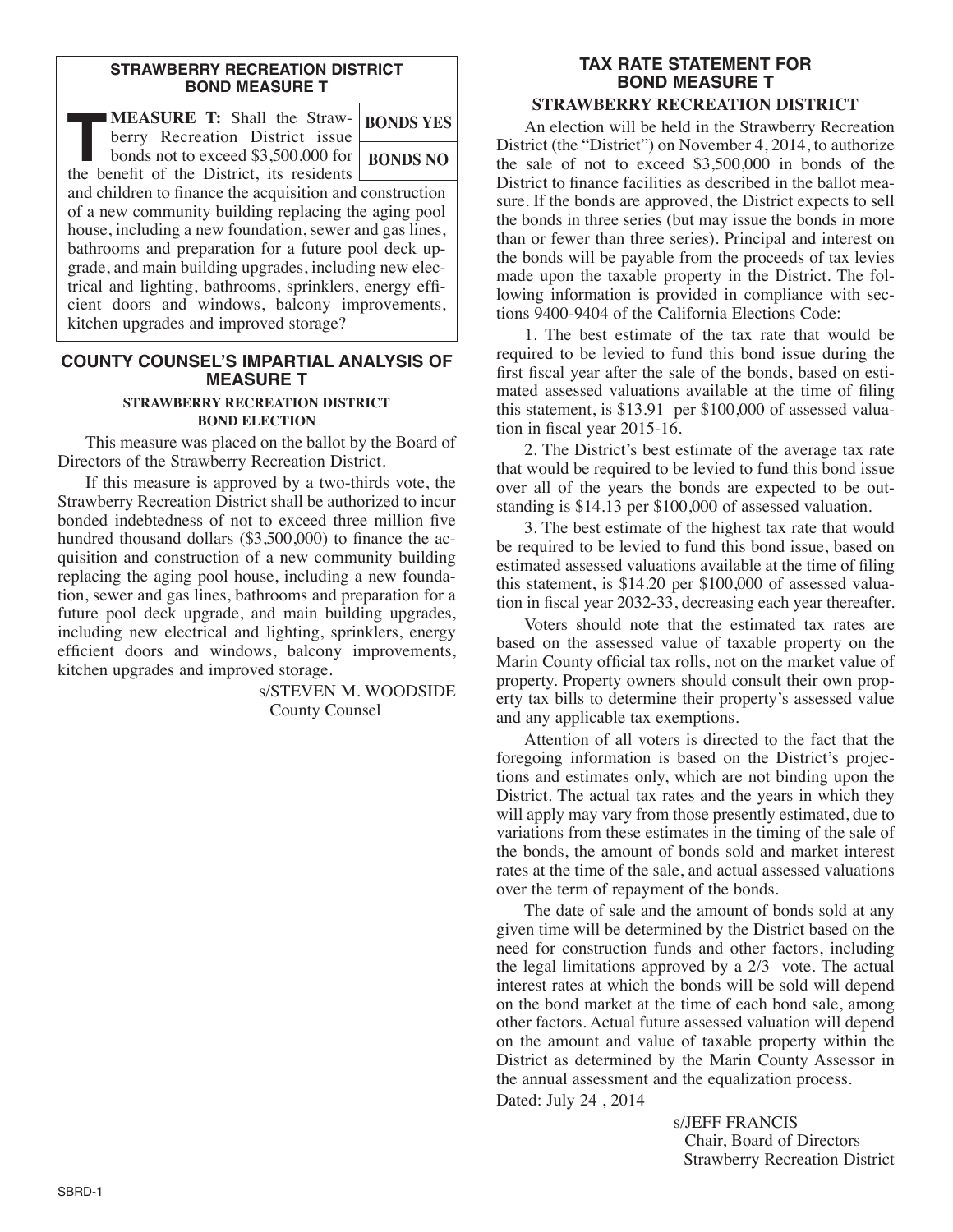# **ARGUMENT IN FAVOR OF BOND MEASURE T**

Strawberry's Recreation District is facing critical facilities needs if it is going to continue serving our community. The foundation of the 52-year-old Pool House Building is deteriorating. The 44-year-old Main Building is out of space, with some groups now being turned away. Dry rot permeates both buildings. Aging gas, sewer, electrical and phone lines all need to be updated to code. The facilities need ADA compliancy upgrades.

These are more than just maintenance issues. Plus, with the pool house foundation deteriorating, jeopardizing one of SRD's biggest services and revenue sources, we need to act quickly.

We're asking the community to support this \$3.5 Million bond to replace the pool house with a new Multi-use Community Center and to make substantial Main Building upgrades. SRD would find another \$1 Million itself to complete the project.

If SRD was left to fund this project alone – at three times the size of its annual budget  $-$  it would take 17 years to construct. With bond passage, construction would begin next year.

With passage, SRD would also provide senior residents age 65+ with free SRD fitness, pool and tennis passes. We would get a modern Community Building with five more community rooms, secure foundation, and safer, modern bathrooms, sewer and gas lines. We would improve the Main Building with new electrical, fire sprinkler system, and energy-efficient doors and windows.

This \$3.5 million bond would be repaid over 30 years. Property owners would pay approximately \$14 for each \$100,000 of assessed value, including longtime residents whose homes are assessed at lower amounts under Prop 13.

Please support Strawberry by voting YES on this measure. It's a small investment that gives Strawberry the modern facilities we very much need to continue to provide professional and essential community services.

www.strawberry.marin.org

s/JEFF FRANCIS SRD Board Chair s/JENNIFER KlOPFER SRD Board Vice Chair s/CAlE NIChOlS SRD Board Secretary s/PAM BOHNER SRD Board Member s/PETER TEESE SRD Board Member

## **REBUTTAL TO ARGUMENT IN FAVOR OF BOND MEASURE T**

DON'T BE FOOlED. ThE BOND MEASuRE IS TO BuIlD A \$3,500,000 POOl hOuSE.

The Strawberry Recreation District has substantial reserves for repairs and upgrades. They deliberately deferred repairs and maintenance to make themselves look "desperate"

The Strawberry Recreation District spent thousands of taxpayer dollars on consultants and a fancy brochure to "educate" us on the need for this bond measure.

Last year Strawberry voters overwhelmingly defeated a bond measure which called for building a new pool housethis year those highly paid consultants said- call it a "community center", it will attract more voters- but it's still the same building.

The average homeowner will pay \$125.00 the first year and close to \$4,000.00 over 30 years. Many will pay more. Renters will undoubtedly see rents rise- as landlords pass on this increase.

What the District doesn't want you to know is that they already receive substantial public money, over \$500,000.00 annually- including over \$400,000.00 in tax revenue, and another \$135,000.00+ in franchise fees from Mill Valley Refuse which is directly passed on to all customers.

Rather than build a new pool house for the roughly 200 Strawberry families that use the pool, the Rec Board should get back to basics and stop being a semi-secret private club for the few. They must get involved and represent the entire community. Strawberry faces major issues in the coming years, including the Seminary development and traffic. When have you seen the Board address those issues or represent Strawberry before the county?

T IS TERRIBlE, VOTE NO

s/lEW WIENER

past Director, Strawberry Recreation District

s/BOB KAlISKI

Strawberry

s/ROBERT NICKOlOFF

homeowner, Strawberry

s/MARY WARE

Strawberry

s/MARTI BlOCK WIENER

past Director, Strawberry Recreation District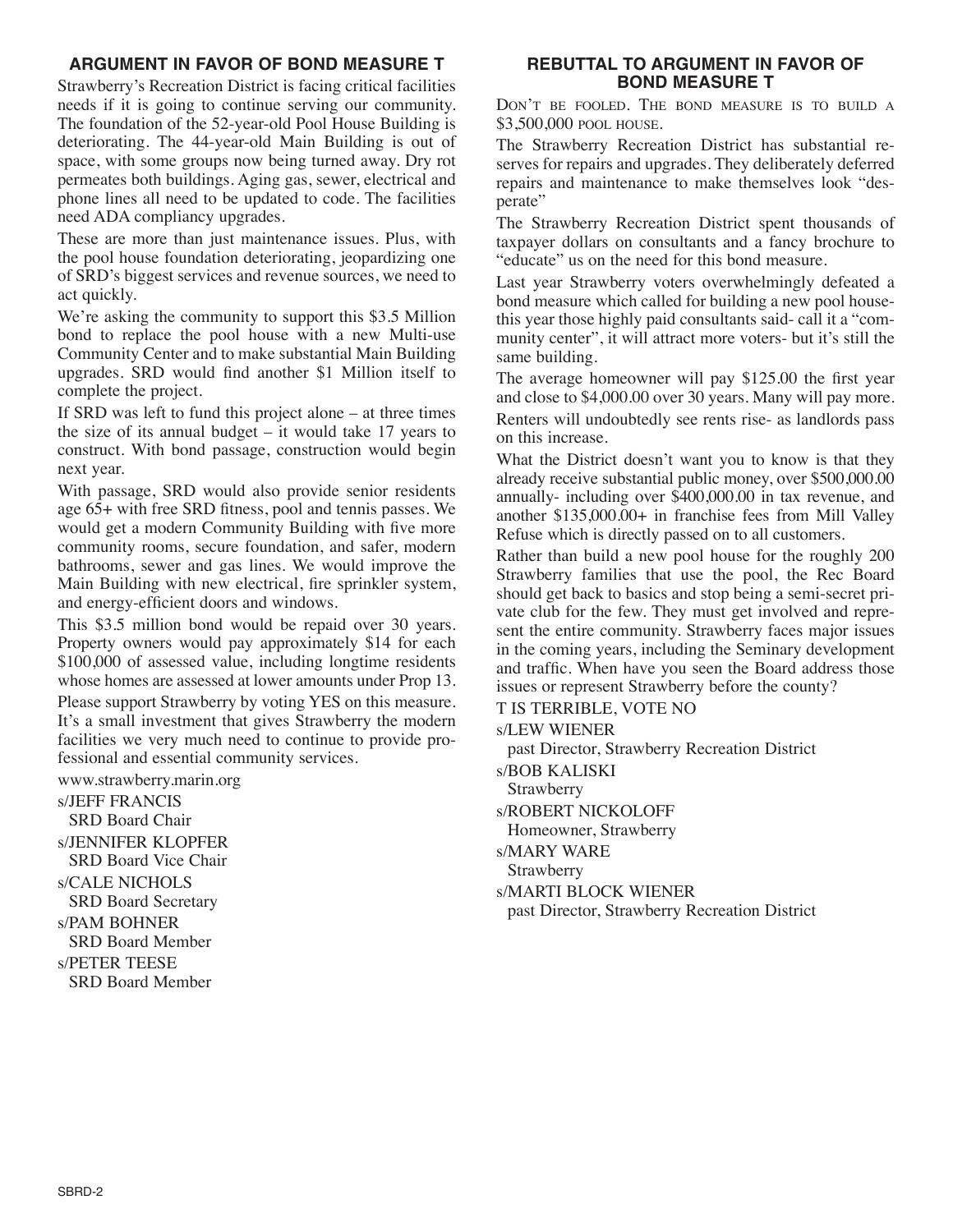## **ARGUMENT AGAINST BOND MEASURE T**

Citizens for Sustainable Pension Plans recommends that you vote "NO" on Measure T. Our reasoning follows:

- Measure T requests taxpayer money to provide services that should be funded through the normal operating revenues of the District.
- The District has asked for funding to mask the systematic mismanagement of their operations.
- Money is fungible. A "YES" vote on Measure T is a vote to allow our elected officials to avoid setting priorities and allocating funds appropriately.
- The systematic mismanagement of operations is highlighted through excessive pensions and retiree medical plans.

Mismanaged pensions and other retirement plans are endemic in the public sector and the District is no exception. These plans suffer from major problems:

- The plans are extremely generous. The value of the plans dwarfs the value of corresponding plans provided in the private sector.
- In addition to their lavish plan costs, the plans are subject to extreme cost fluctuations and risk. The costs of plans are based upon very optimistic assumptions. Unless those assumptions are met (and they have not been this century), there is a funding shortfall (i.e., unfunded liability). This shortfall is recovered through increased contributions from the District (i.e., the taxpayer).
- These higher contributions come at a cost. Either the District reduces services or it requests more money. Measure T is an example of a request for more money from the taxpayer.

If taxpayers vote for Measure T, they are enabling the District to continue its mismanagement by maintaining its rich and financially volatile retirement plans. A better idea is that the District reform its plans to stabilize its budget and to eliminate the need for taxpayer requests such as Measure T.

Vote against this measure!

s/JODY MORAlES

Founder and President,

Citizens for Sustainable Pension Plans

# **REBUTTAL TO ARGUMENT AGAINST BOND MEASURE T**

The facilities at Strawberry Recreation District perform an important role in our community. In addition to the hundreds of seniors, adults and kids that are served each day, it's where our community comes together to discuss important issues like housing plans or the Seminary sale. It's where residents come for celebrations and gatherings. It's the center of our community, and it needs help.

Unfortunately, one outside group has written an Argument Against Measure T. It was not signed by any members of our community, which explains why their points are either untrue or lacking in evidence. They simply don't know much about our community or District.

None of this measure's funds go towards SRD pensions, employee or administrative costs in order to provide services, nor towards healthcare or employee benefits. SRD has zero retirement liability for previous retirement age employees. In 2010, SRD tightened finances, including cutting staff from seven to four full time employees, all paying 100% of their pension employee contributions. SRD has led on payroll and benefits management with sustainable healthcare and pension plans. SRD is well managed, but our facilities are aging and need help.

SRD is asking for community support only to address urgently needed capital building improvements that far exceed our annual maintenance and repair budget. If SRD was left to fund this project alone, it would take 17 years to construct. Passing Measure T means construction would begin in 2015.

Let's invest in our community. Join us and vote YES on Measure T.

s/JENNIFER KlOPFER

SRD Board Member 2006-2014, SRD Board-Chair of Finance Committee 2006-2014, Strawberry Resident 12yrs, Strawberry Visioning Group

s/BOB lONG

SRD Board Member 1977-78 and 1979-1992,

Strawberry Resident

s/JuDY BARR

Community leader, Strawberry Resident 46yrs, 37 years SRD Dance & Exercise Teacher

s/JulIANA CARluCCI

Community leader, Strawberry Resident

s/SYlVIA MARINO

Community leader, Strawberry Visioning Group, Strawberry Resident 14yrs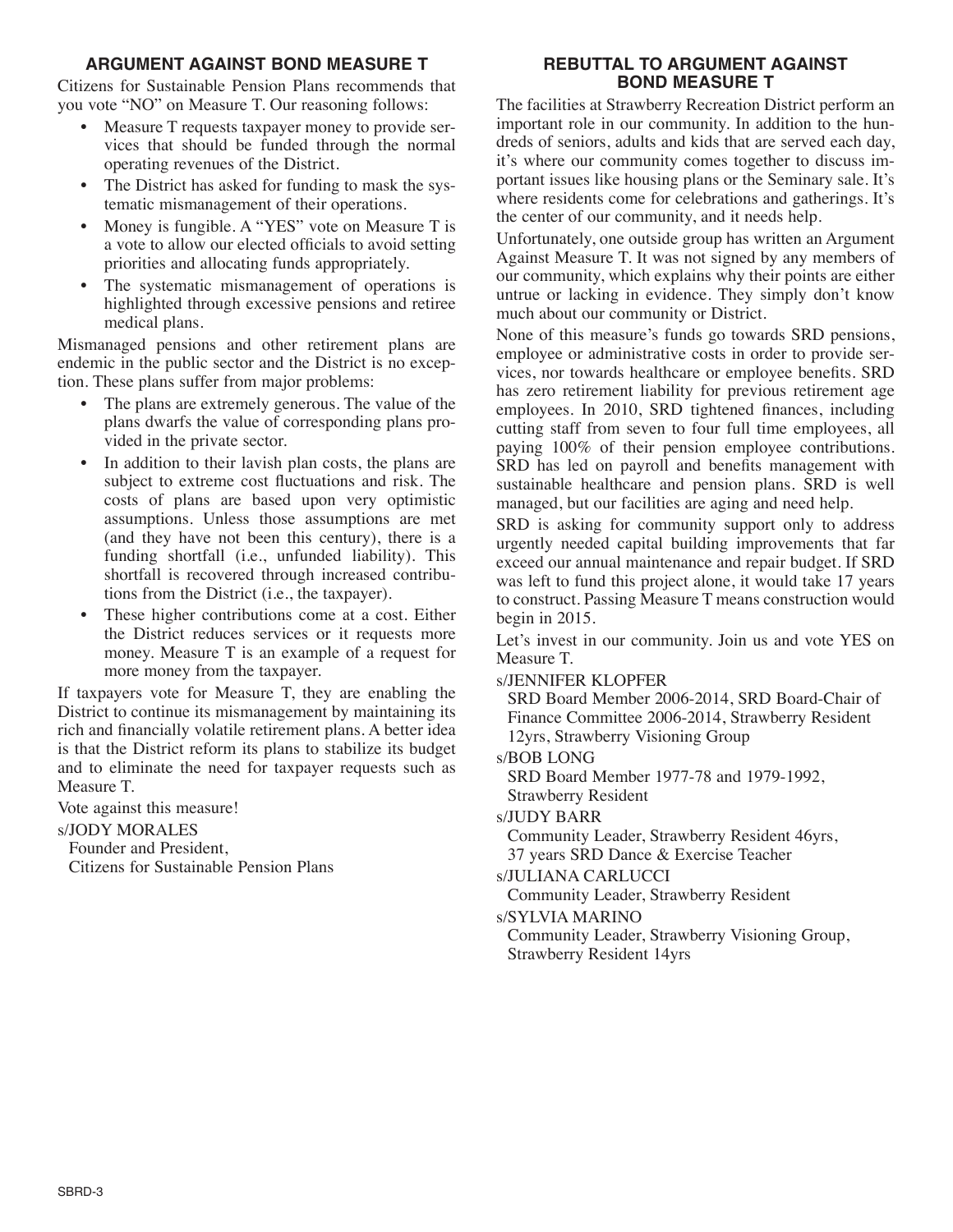## **FULL TEXT OF MEASURE T**

STRAWBERRY RECREATION DISTRICT RESOluTION NO. 2014.07.23.01 RESOluTION ORDERING AN ElECTION TO AuThORIZE ThE ISSuANCE OF GENERAl OBlI-GATION BONDS, ESTABlIShING SPECIFICATIONS OF ThE ElECTION ORDER, AND CERTAIN RElATED MATTERS

WhEREAS, in the judgment of the Board of Directors (the "Board") of the Strawberry Recreation District (the "District"), it is advisable to call an election to submit to the electors of the District the question whether general obligation bonds of the District shall be issued and sold for the purpose of raising money for the expansion, improvement, acquisition, construction, equipping and renovation of facilities of the District;

WhEREAS, Article XIII A, Section 1(b), of the California Constitution ("Article XIII A") provides an exception to the limit on *ad valorem* property taxes for bonded indebtedness for the acquisition or improvement of real property approved by two-thirds (2/3) of the votes cast by the voters voting on the proposition.

WhEREAS, the Board is specifically authorized to pursue the authorization and issuance of bonds by a twothirds (2/3) vote of the electorate on the question of whether bonds of the District shall be issued and sold for specified purposes, pursuant to sections 5790 and

5790.1 of the California Public Resources Code (the "law");

WhEREAS, pursuant to section 10403 et seq. of the California Elections Code, it is appropriate for the Board to request the Marin County Registrar of Voters to perform required election services for the District;

WhEREAS, section 9400 et seq. of the California Elections Code requires that a tax rate statement be contained in all official materials, including any ballot pamphlet prepared, sponsored or distributed by the District, relating to the election;

WhEREAS, certain provisions of the California Government Code (sections 53410 et seq.) require that a local agency submitting a bond measure to the voters provide specific accountability measures; and

WhEREAS, it is the intent of the Board to set forth by this Resolution the specified accountability measures with respect to the proceeds of the bonds to be authorized by the election called pursuant to this Resolution;

NOW, ThEREFORE, ThE BOARD OF DIRECTORS OF STRAWBERRY RECREATION DISTRICT DOES hEREBY RESOlVE, DETERMINE AND ORDER AS FOllOWS:

Section 1. Call for Election. The Board hereby orders an election and submits to the electors of the District the question of whether general obligation bonds (the "Bonds") of the District shall be authorized in the amount of \$3,500,000 for the purpose of financing and refinancing the expansion, improvement, acquisition, construction, equipping and renovation of facilities of the District, and to pay costs incident thereto (the "Project"), as set forth more fully in the ballot proposition approved pursuant to Section 3 of this Resolution. This Resolution constitutes the order of the District to call such election.

Section 2. Election Date. Pursuant to sections 5790 and 5790.1 of the California Public Resources Code, an election shall be held within the boundaries of the District on November 4, 2014.

Section 3. Purpose of Election; Ballot Measure. The purpose of the election shall be for the voters in the District to vote on a ballot measure, a copy of which is attached hereto and marked Exhibit A, containing the question of whether the District shall issue the Bonds to finance the Project, which is hereby approved and adopted by the Board. The Board hereby determines to include within the ballot pamphlet the Full Ballot Text attached hereto as Exhibit B, which is hereby approved and adopted by the Board. The Marin County Registrar of Voters is hereby requested to reprint the measure in its entirety (the Full Ballot Text located in Exhibit B) in the voter information pamphlet to be distributed to voters, together with the tax rate information (attached as Exhibit C) required by the law.

The General Manager of the District or his designee is hereby authorized and directed to make any changes to the text of the ballot measure as required to conform to any requirements of Article XIII A, the law, the California Elections Code or the Marin County Registrar of Voters or.

Section 4. Authority for Election. The authority for ordering the election and for the specification of this election order is contained in sections 5790 and 5790.1 of the Law and in the section 10500 et seq. of the California Uniform District Election Law.

Section 5. Legal Bonding Limit. The District hereby directs that the bonded indebtedness proposed herein, together with all outstanding bonded indebtedness of the District, shall not exceed 2.5% of the assessed value of all taxable property in the District, as shown by the last equalized assessment roll of Marin County, as of the time of issuance of any of the bonds authorized hereby, in accordance with section 5790(c) of the California Public Resources Code.

Section 6. Terms of the Bonds upon Approval by the Electorate. Pursuant to section 5790.3 of the law and Section 18 of Article XVI and Section 1 of Article XIIIA of the California Constitution, the ballot measure shall become effective only upon the affirmative vote of a twothirds supermajority of those electors voting on the measure and in an aggregate amount not to exceed \$3,500,000; provided that such aggregate maximum amount shall be equal to the par amount of the Bonds, which shall not include any bond premium at which the Bonds or any series thereof may be issued. The Bonds shall bear interest payable at a rate not exceeding the legal limit (at the current time twelve percent (12%) per annum), and any series of which shall have a maturity date no later than thirty (30) years following the date of issuance of such series. The Board shall apply the Bond proceeds only to the specific purposes stated in the ballot measure.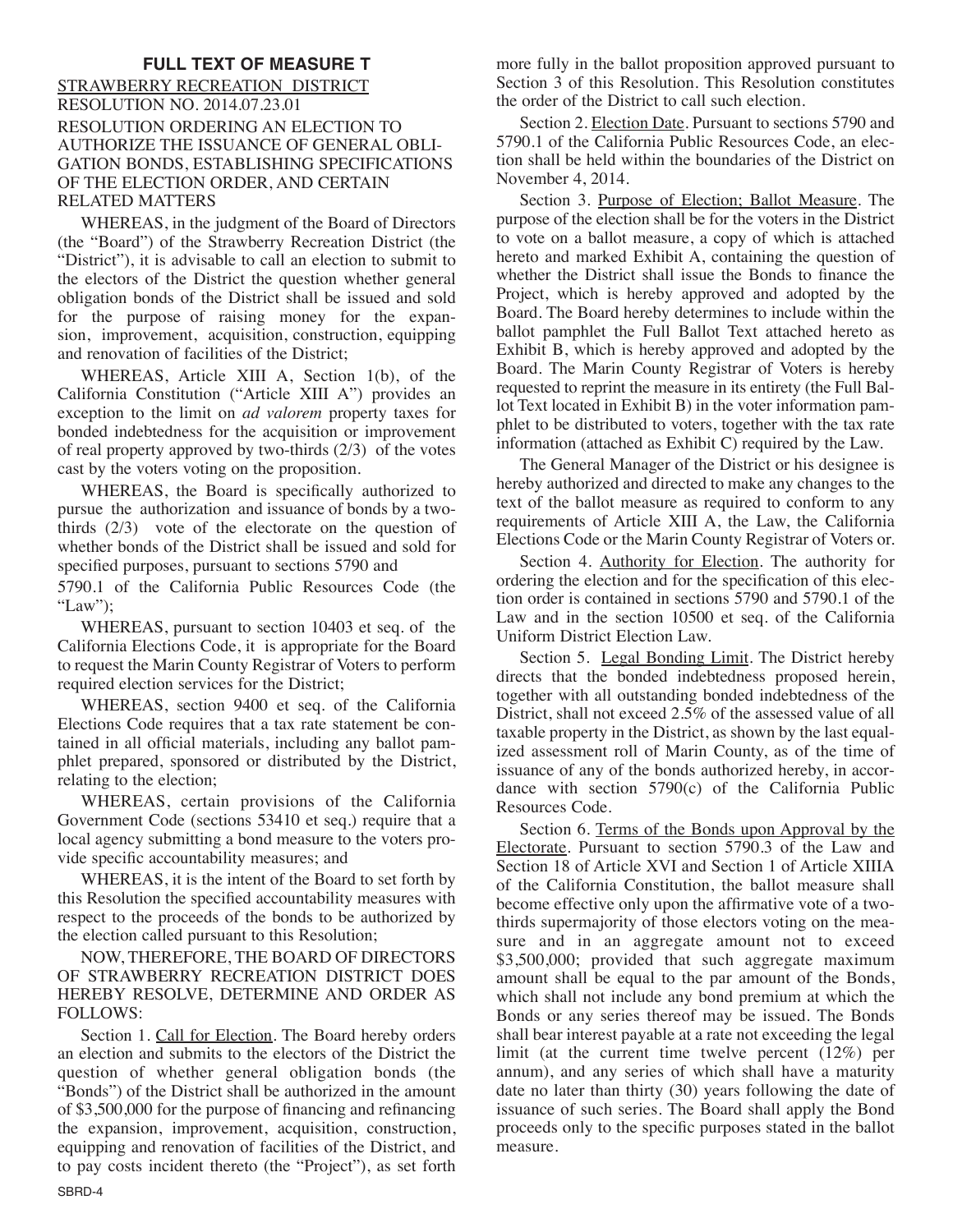#### Section 7. Accountability Provisions.

(a) No Money For Administrators' Salaries. Proceeds from the sale of the Bonds authorized by this proposition shall be used only for costs incurred in connection with funding of the Project and the cost of the issuance of the Bonds, and not for any other purpose, including staff and administrator salaries and other operating expenses.

(b) Special Bond Proceeds Account; Annual Audit And Report to Board. The Board hereby directs that a separate account shall be established for deposit of proceeds of the sale of the Bonds if the measure is approved by District voters. For so long as any proceeds of Bonds remain unexpended, the General Manager of the District shall cause a report to be filed with the Board no later than five (5) months after the end of each fiscal year, commencing with the first fiscal year during which any proceeds of Bonds authorized by this measure shall have been received. The report shall state (1) the amount of Bond proceeds received and expended in such fiscal year and (2) the status of any projects funded or to be funded from the proceeds of Bonds authorized to be issued by this measure. The report may be incorporated into or filed with the audit or other appropriate routine report provided to the Board. Audited financial statements of the District will continue to be made available in accordance with applicable requirements.

(c) Independent Citizens' Oversight Committee. The Board shall establish an independent citizens' oversight committee to ensure Bond proceeds are expended only for the Project authorized by the ballot measure. The committee shall be established within 90 days after the election.

Section 8. Consolidation Requirement; Canvass.

(a) The election shall be consolidated with the general election on November 4, 2014.

(b) The Board of Supervisors of the County is authorized and requested to canvass the returns of the election, pursuant to section 10411 of the California Elections Code.

Section 9. Delivery of this Resolution. The Secretary is hereby directed to file (or cause to be filed) a certified copy of this Resolution, no later than the close of business on August 8, 2014, with the Marin County Registrar of Voters and the Clerk of the Marin County Board of Supervisors.

Section 10. Impartial Analysis; Ballot Arguments; Further Authorization. The Marin County Counsel is hereby requested to prepare the impartial analysis of the ballot measure in accordance with section 9160 of the California Elections Code and transmit it to the Marin County election officer. Any and all members of the Board, the General Manager of the District, or any of their respective designees, are hereby authorized to act as an author of any ballot argument prepared in connection with the election, including a rebuttal argument. Each of the Chair and Vice Chair of the Board, and the General Manager of the District, or any of their respective designees, are each hereby authorized, empowered, and directed, for and on behalf of the District, to execute any and all documents, and to perform any and all acts necessary or appropriate to place the Bond measure on the ballot.

Section 11. General Authorization with Respect to the Bond Election. The members of the Board and the other officers of the District are hereby authorized and directed, individually and collectively, to do any and all things and to execute, deliver, and perform any and all agreements and documents that they deem necessary or advisable in order to effectuate the purposes of this Resolution, including, without limitation, to prepare and submit for inclusion in the voter information pamphlet an argument in favor of passage of the ballot proposition. All actions heretofore taken by the officers and agents of the district that are in conformity with the purposes and intent of this Resolution are hereby ratified, confirmed, and approved in all respects.

Section 12. Effective Date. This resolution shall take effect immediately on and after its adoption.

\* \* \* \* \* \* \* \*

PASSEDAND ADOPTED this 24th day of July, 2014 by the following vote:

AYES: 3 NAYS: ABSENT: 2

s/JEFF FRANCIS Chair, Board of Directors Strawberry Recreation District

#### ATTEST:

s/JENNIFER KlOPFER

Board Member

Strawberry Recreation District

# **EXHIBIT A**

#### BAllOT MEASuRE

Shall the Strawberry Recreation District issue bonds not to exceed \$3,500,000 for the benefit of the District, its residents and children to finance the acquisition and construction of a new community building replacing the aging pool house, including a new foundation, sewer and gas lines, bathrooms and preparation for a future pool deck upgrade, and main building upgrades, including new electrical and lighting, bathrooms, sprinklers, energy efficient doors and windows, balcony improvements, kitchen upgrades and improved storage?

# **EXHIBIT B**

#### **FULL BALLOT TEXT**

The following is the full ballot text of the measure to be presented to the voters by Strawberry Recreation District in the ballot pamphlet:

Shall the Strawberry Recreation District issue bonds not to exceed \$3,500,000 for the benefit of the District, its residents and children to finance the acquisition and construction of a new community building replacing the aging pool house, including a new foundation, sewer and gas lines, bathrooms and preparation for a future pool deck upgrade, and main building upgrades, including new electrical and lighting, bathrooms, sprinklers, energy efficient doors and windows, balcony improvements, kitchen upgrades and improved storage?